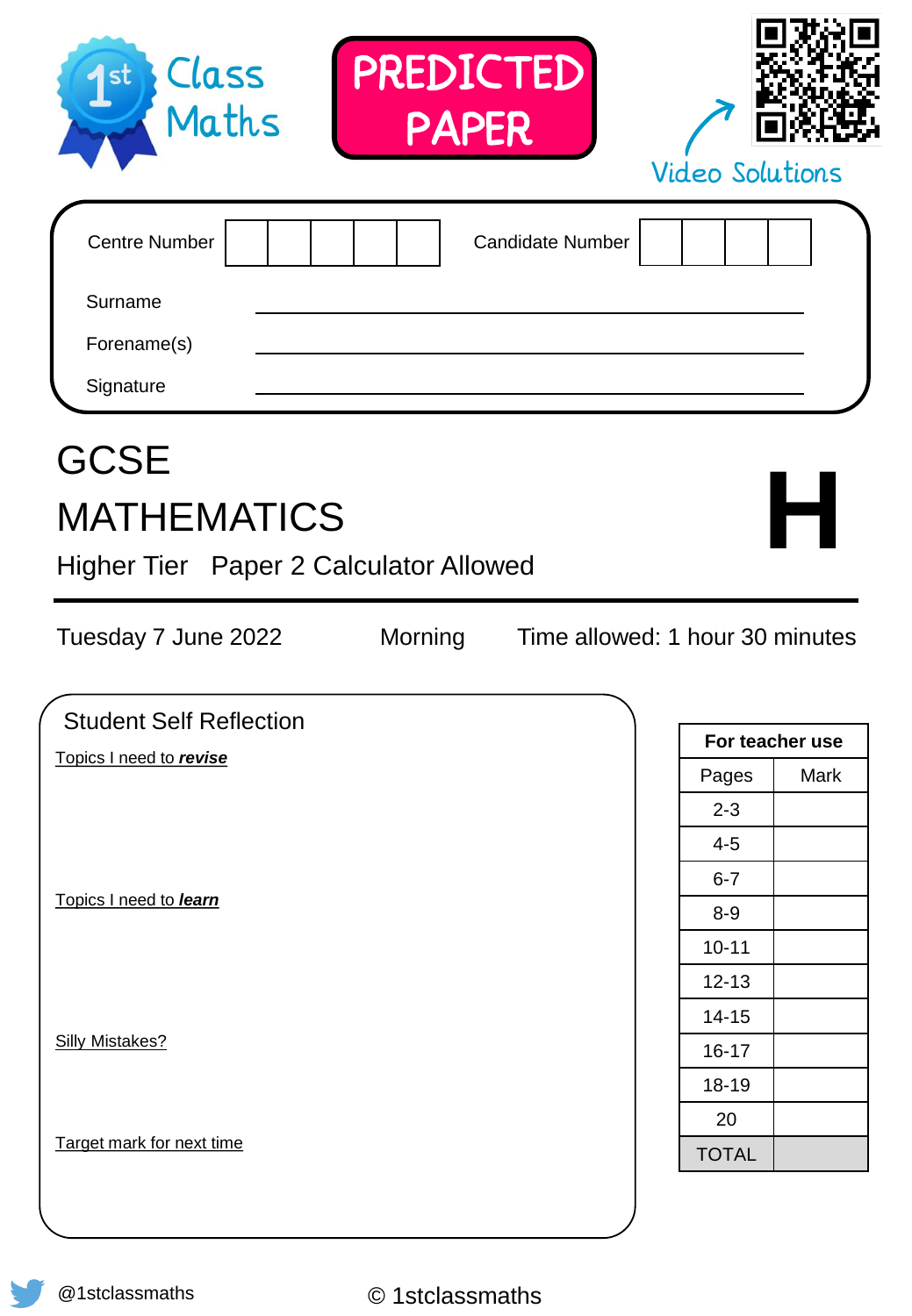



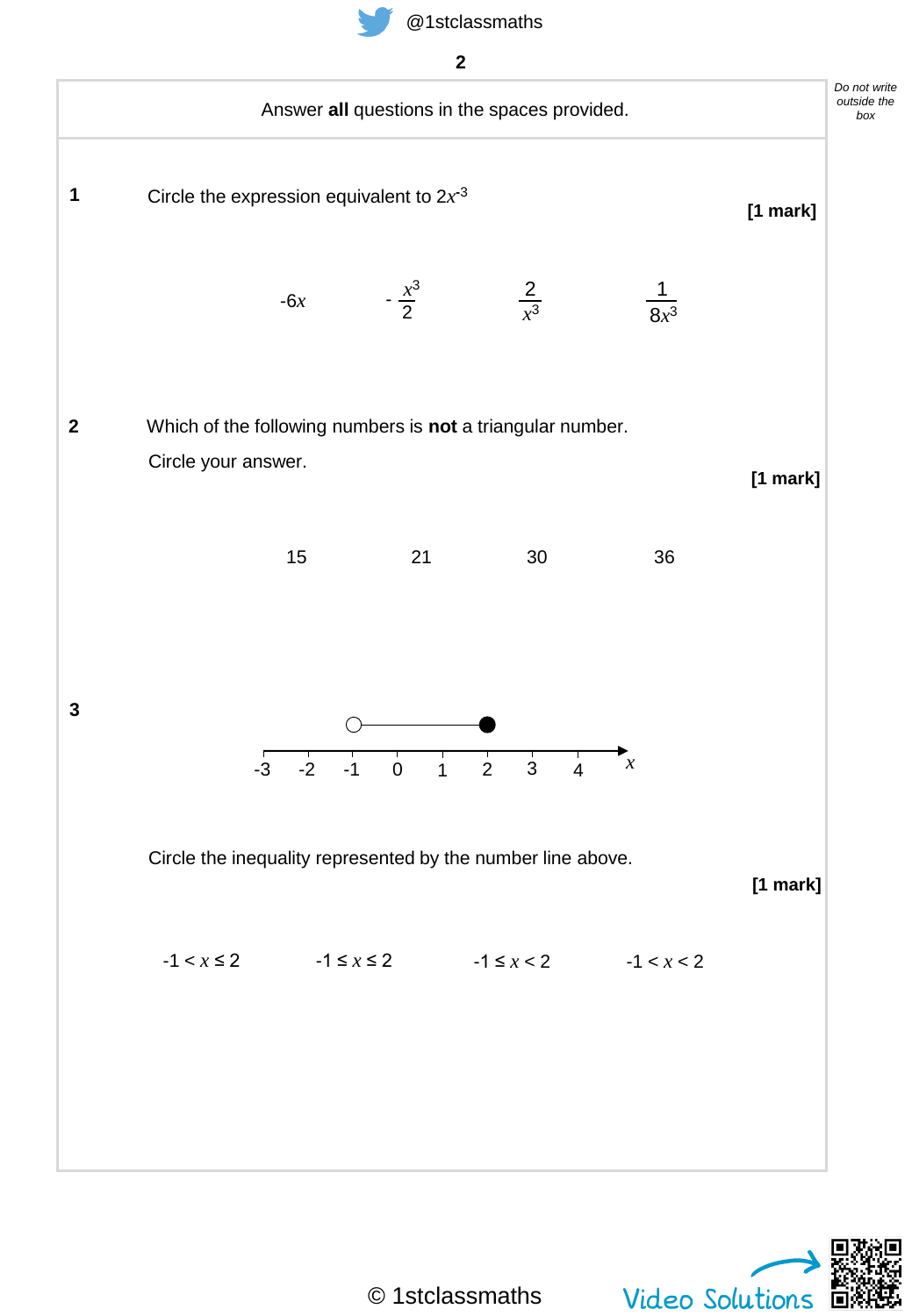

| 4<br>$\sf B$<br>A<br>Which of these represents the shaded region?<br>Circle your answer.<br>[1 mark]<br>$(A \cap B)'$ $(A \cup B)'$ $A \cap B$<br>AUB<br>5<br>The planet Mars orbits the sun every 16500 hours.<br>Calculate the orbit time for Mars in years.<br>Give your answer to 2 significant figures.<br>[3 marks]<br>Answer<br>years<br>Turn over ▶ | 3               |                                    |  |  |  |
|-------------------------------------------------------------------------------------------------------------------------------------------------------------------------------------------------------------------------------------------------------------------------------------------------------------------------------------------------------------|-----------------|------------------------------------|--|--|--|
|                                                                                                                                                                                                                                                                                                                                                             |                 | Do not write<br>outside the<br>box |  |  |  |
|                                                                                                                                                                                                                                                                                                                                                             |                 |                                    |  |  |  |
|                                                                                                                                                                                                                                                                                                                                                             |                 |                                    |  |  |  |
|                                                                                                                                                                                                                                                                                                                                                             |                 |                                    |  |  |  |
|                                                                                                                                                                                                                                                                                                                                                             |                 |                                    |  |  |  |
|                                                                                                                                                                                                                                                                                                                                                             |                 |                                    |  |  |  |
|                                                                                                                                                                                                                                                                                                                                                             |                 |                                    |  |  |  |
|                                                                                                                                                                                                                                                                                                                                                             |                 |                                    |  |  |  |
|                                                                                                                                                                                                                                                                                                                                                             |                 |                                    |  |  |  |
|                                                                                                                                                                                                                                                                                                                                                             |                 |                                    |  |  |  |
|                                                                                                                                                                                                                                                                                                                                                             |                 |                                    |  |  |  |
|                                                                                                                                                                                                                                                                                                                                                             |                 | $\overline{7}$                     |  |  |  |
| © 1stclassmaths                                                                                                                                                                                                                                                                                                                                             | Video Solutions |                                    |  |  |  |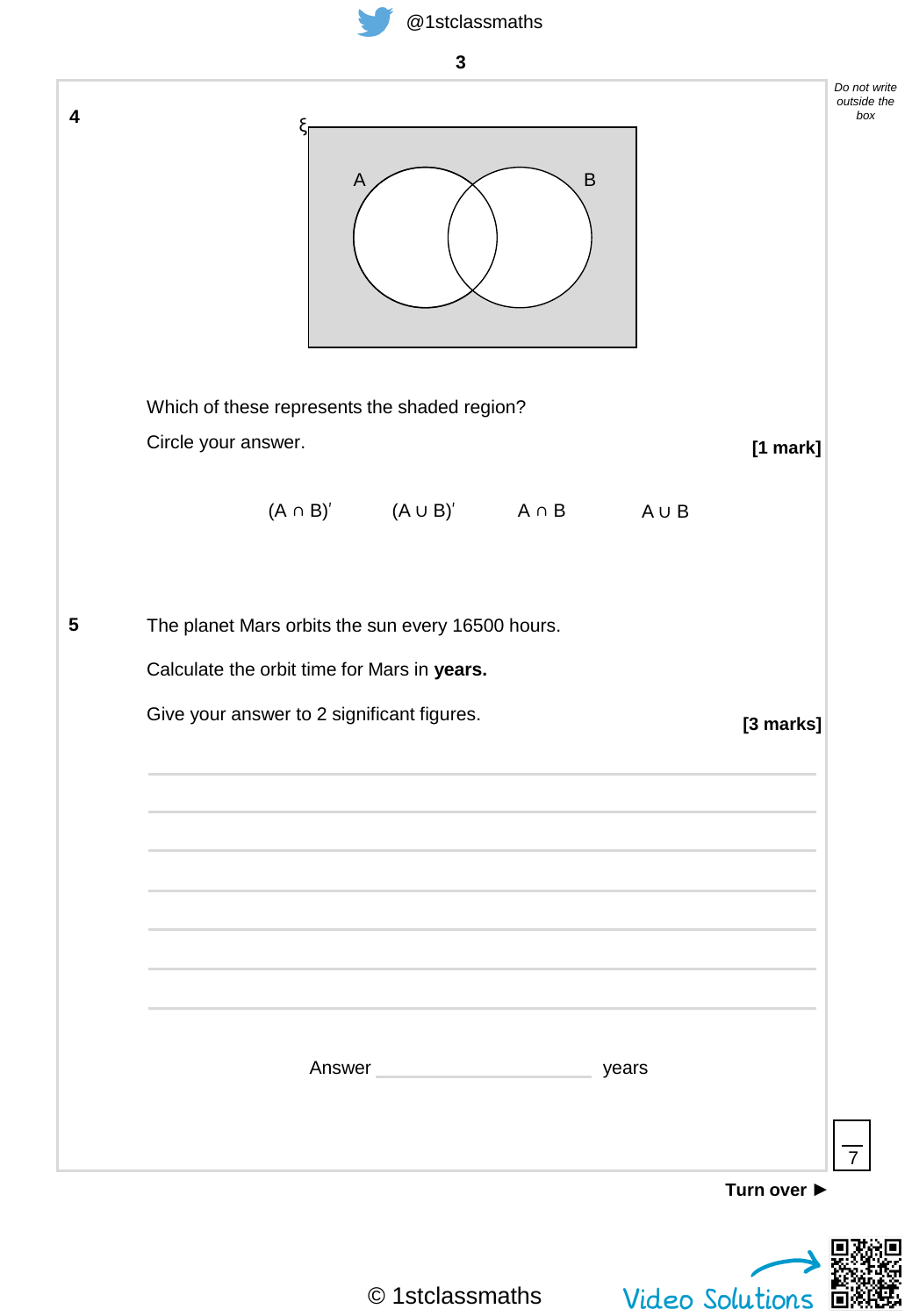

|   |     |                                                                           |                      | 4                                |  |            |  |  |  |
|---|-----|---------------------------------------------------------------------------|----------------------|----------------------------------|--|------------|--|--|--|
| 6 |     | Jim is playing Chess against a computer.                                  |                      |                                  |  |            |  |  |  |
|   |     | He records his results of the first 20 games in the table below.          |                      |                                  |  |            |  |  |  |
|   |     |                                                                           |                      |                                  |  |            |  |  |  |
|   |     |                                                                           | Wins<br><b>Draws</b> | $\overline{7}$<br>$\overline{2}$ |  |            |  |  |  |
|   |     |                                                                           | Losses               | 11                               |  |            |  |  |  |
|   |     |                                                                           |                      |                                  |  |            |  |  |  |
|   |     |                                                                           |                      |                                  |  |            |  |  |  |
| 6 | (a) | Write down the relative frequency of wins.                                |                      |                                  |  | $[1$ mark] |  |  |  |
|   |     |                                                                           |                      |                                  |  |            |  |  |  |
|   |     | Answer                                                                    |                      |                                  |  |            |  |  |  |
|   |     |                                                                           |                      |                                  |  |            |  |  |  |
|   |     |                                                                           |                      |                                  |  |            |  |  |  |
| 6 | (b) | Jim plays a total of 400 games against the computer before retiring.      |                      |                                  |  |            |  |  |  |
|   |     | Use your answer to part (a) to estimate the number of times that Jim won. |                      |                                  |  | [2 marks]  |  |  |  |
|   |     |                                                                           |                      |                                  |  |            |  |  |  |
|   |     |                                                                           |                      |                                  |  |            |  |  |  |
|   |     |                                                                           |                      |                                  |  |            |  |  |  |
|   |     |                                                                           |                      |                                  |  |            |  |  |  |
|   |     |                                                                           |                      |                                  |  |            |  |  |  |
|   |     |                                                                           | Answer <b>Answer</b> |                                  |  |            |  |  |  |
|   |     |                                                                           |                      |                                  |  |            |  |  |  |
|   |     |                                                                           |                      |                                  |  |            |  |  |  |
|   |     |                                                                           |                      |                                  |  |            |  |  |  |



*Do not write outside the box*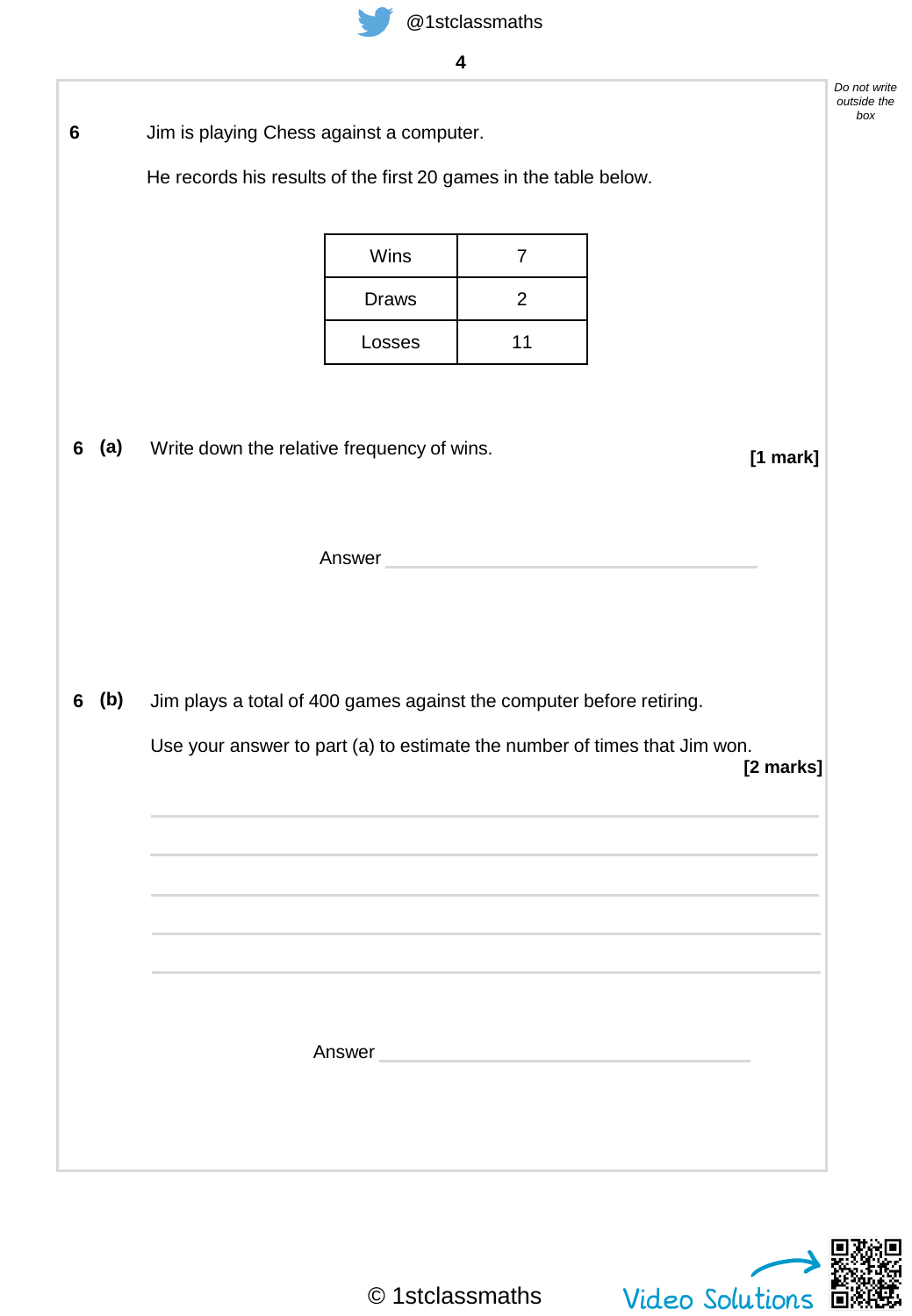|                     | The table shows the share price for a company during January and March. |                                                                                                                |       |                                                                                                                                                                                                                               |
|---------------------|-------------------------------------------------------------------------|----------------------------------------------------------------------------------------------------------------|-------|-------------------------------------------------------------------------------------------------------------------------------------------------------------------------------------------------------------------------------|
|                     |                                                                         | January                                                                                                        | £3.00 |                                                                                                                                                                                                                               |
|                     |                                                                         | February                                                                                                       |       |                                                                                                                                                                                                                               |
|                     |                                                                         | March                                                                                                          | £1.08 |                                                                                                                                                                                                                               |
|                     |                                                                         |                                                                                                                |       |                                                                                                                                                                                                                               |
|                     | From January to February the share price increased by 20%               |                                                                                                                |       |                                                                                                                                                                                                                               |
| (a)<br>$\mathbf{7}$ | Calculate the share price for February.                                 |                                                                                                                |       | [2 marks]                                                                                                                                                                                                                     |
|                     |                                                                         |                                                                                                                |       |                                                                                                                                                                                                                               |
|                     |                                                                         |                                                                                                                |       |                                                                                                                                                                                                                               |
|                     |                                                                         |                                                                                                                |       | the control of the control of the control of the control of the control of the control of the control of the control of the control of the control of the control of the control of the control of the control of the control |
|                     |                                                                         |                                                                                                                |       |                                                                                                                                                                                                                               |
|                     |                                                                         |                                                                                                                |       |                                                                                                                                                                                                                               |
|                     |                                                                         | Answer and the contract of the contract of the contract of the contract of the contract of the contract of the |       |                                                                                                                                                                                                                               |
| (b)                 |                                                                         |                                                                                                                |       | Calculate the percentage decrease in the share price from February to March.<br>[2 marks]                                                                                                                                     |
|                     |                                                                         |                                                                                                                |       |                                                                                                                                                                                                                               |
|                     |                                                                         |                                                                                                                |       |                                                                                                                                                                                                                               |
|                     |                                                                         |                                                                                                                |       |                                                                                                                                                                                                                               |
|                     |                                                                         |                                                                                                                |       |                                                                                                                                                                                                                               |
|                     |                                                                         | Answer and the contract of the contract of the contract of the contract of the contract of the contract of the |       | $\%$                                                                                                                                                                                                                          |
|                     |                                                                         |                                                                                                                |       |                                                                                                                                                                                                                               |
|                     |                                                                         |                                                                                                                |       | Turn over ▶                                                                                                                                                                                                                   |
|                     |                                                                         |                                                                                                                |       |                                                                                                                                                                                                                               |
|                     |                                                                         |                                                                                                                |       |                                                                                                                                                                                                                               |

q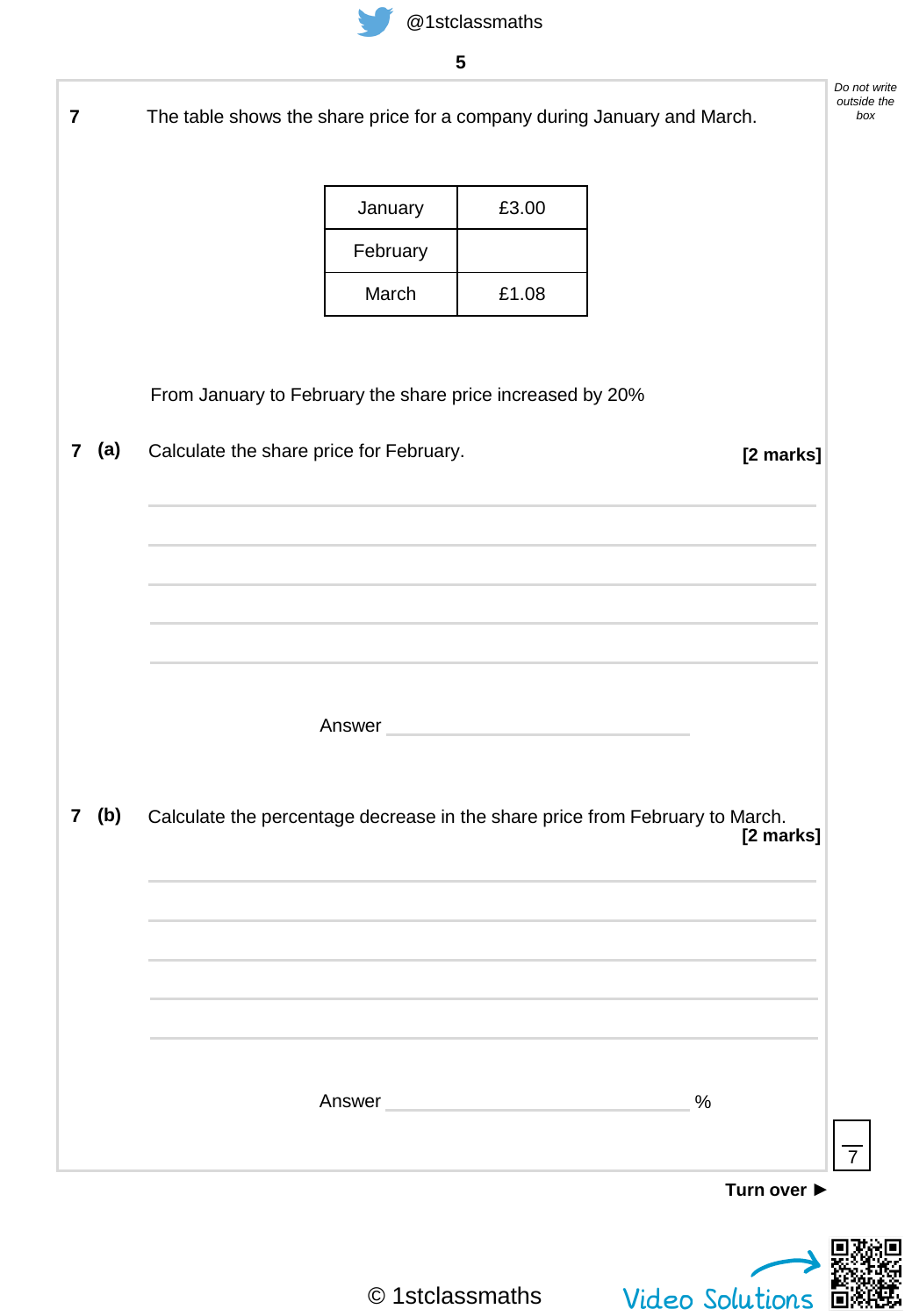**6**

| [3 marks] |
|-----------|
|           |
|           |
|           |
|           |
| cm        |
| [3 marks] |
|           |
|           |
|           |
|           |
|           |
|           |
|           |
|           |

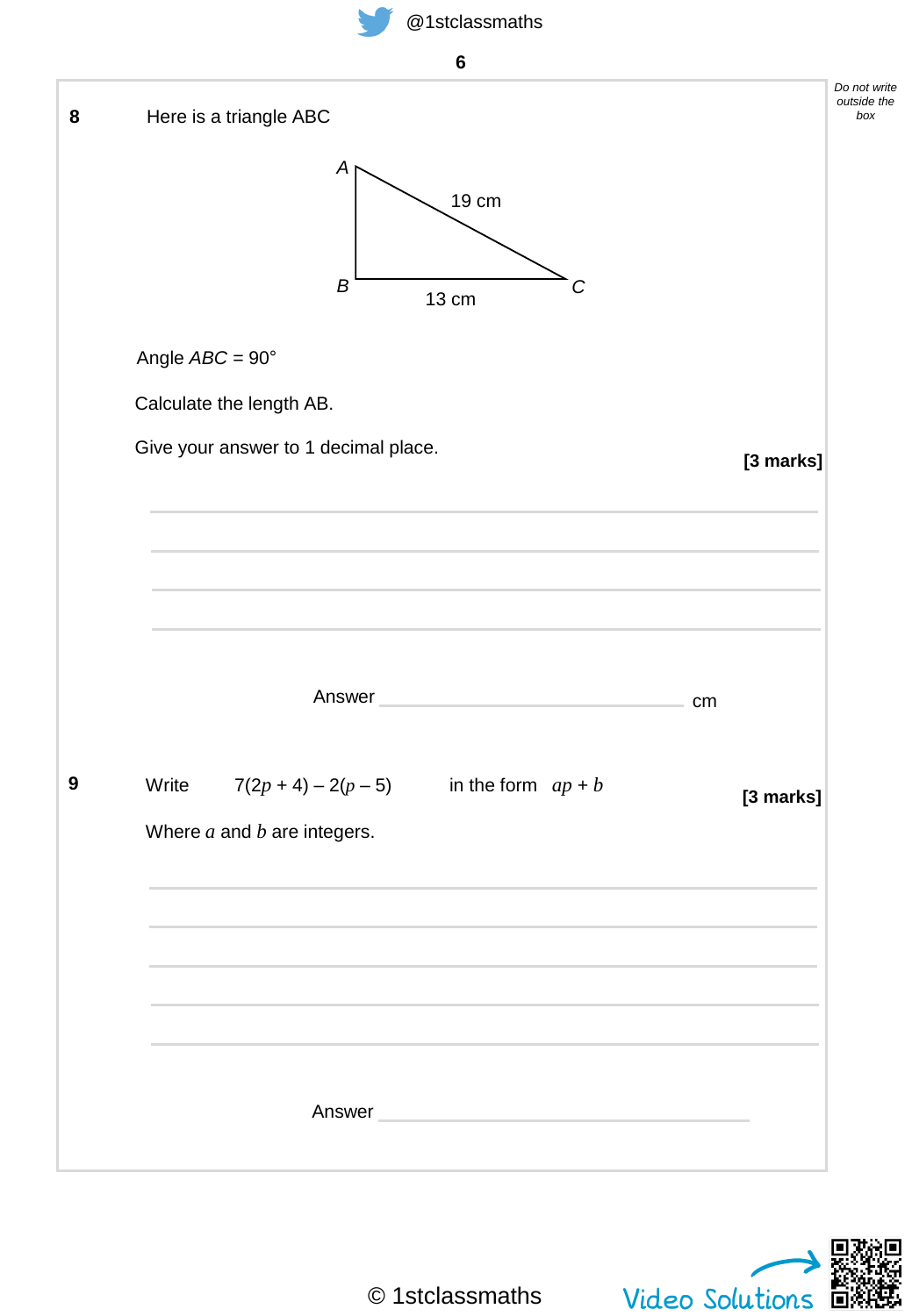| $x + 7 = 22$                                                                                                   |                 |
|----------------------------------------------------------------------------------------------------------------|-----------------|
| $y = 18$                                                                                                       |                 |
| What percentage of $y$ does $x$ represent?                                                                     | [3 marks]       |
|                                                                                                                |                 |
|                                                                                                                |                 |
|                                                                                                                |                 |
| Answer and the contract of the contract of the contract of the contract of the contract of the contract of the | $\%$            |
|                                                                                                                |                 |
| A vet records the mass of dogs that visit their surgery.                                                       |                 |
| The mean mass of the first 8 dogs is 34.2 kg.                                                                  |                 |
| The next dog to come in has a mass of 27kg.                                                                    |                 |
| Calculate the mean mass of all 9 dogs.                                                                         | [3 marks]       |
|                                                                                                                |                 |
|                                                                                                                |                 |
|                                                                                                                |                 |
|                                                                                                                |                 |
|                                                                                                                |                 |
| Answer                                                                                                         | kg              |
|                                                                                                                |                 |
|                                                                                                                | Turn over ▶     |
|                                                                                                                |                 |
| © 1stclassmaths                                                                                                | Video Solutions |

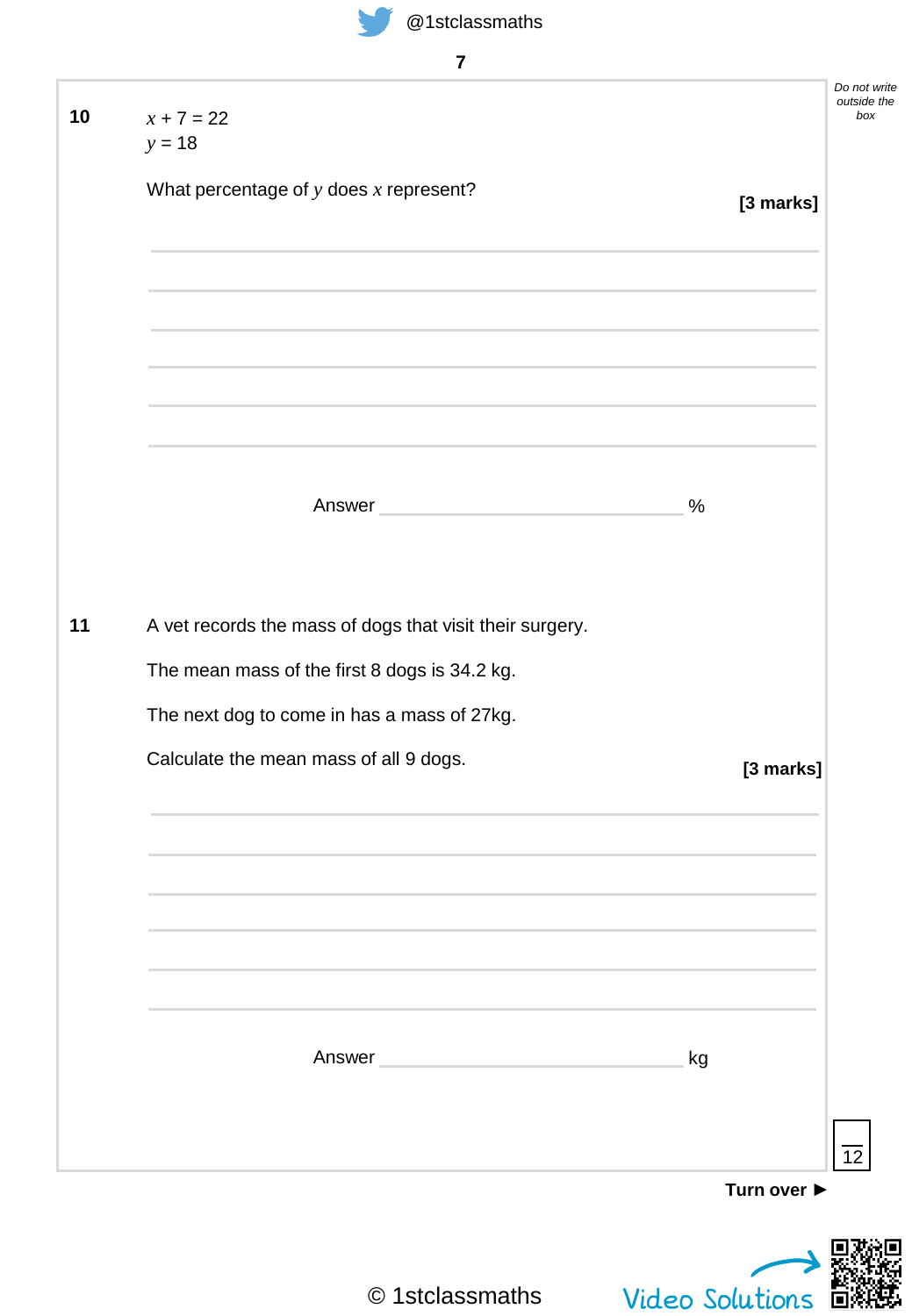

*Do not write outside the box* **12** The pie chart shows the favourite core subject of students at a large school. 120° 48° **Science** English Maths 430 of the students selected science. Work out how many students selected Maths. **[3 marks]** Answer

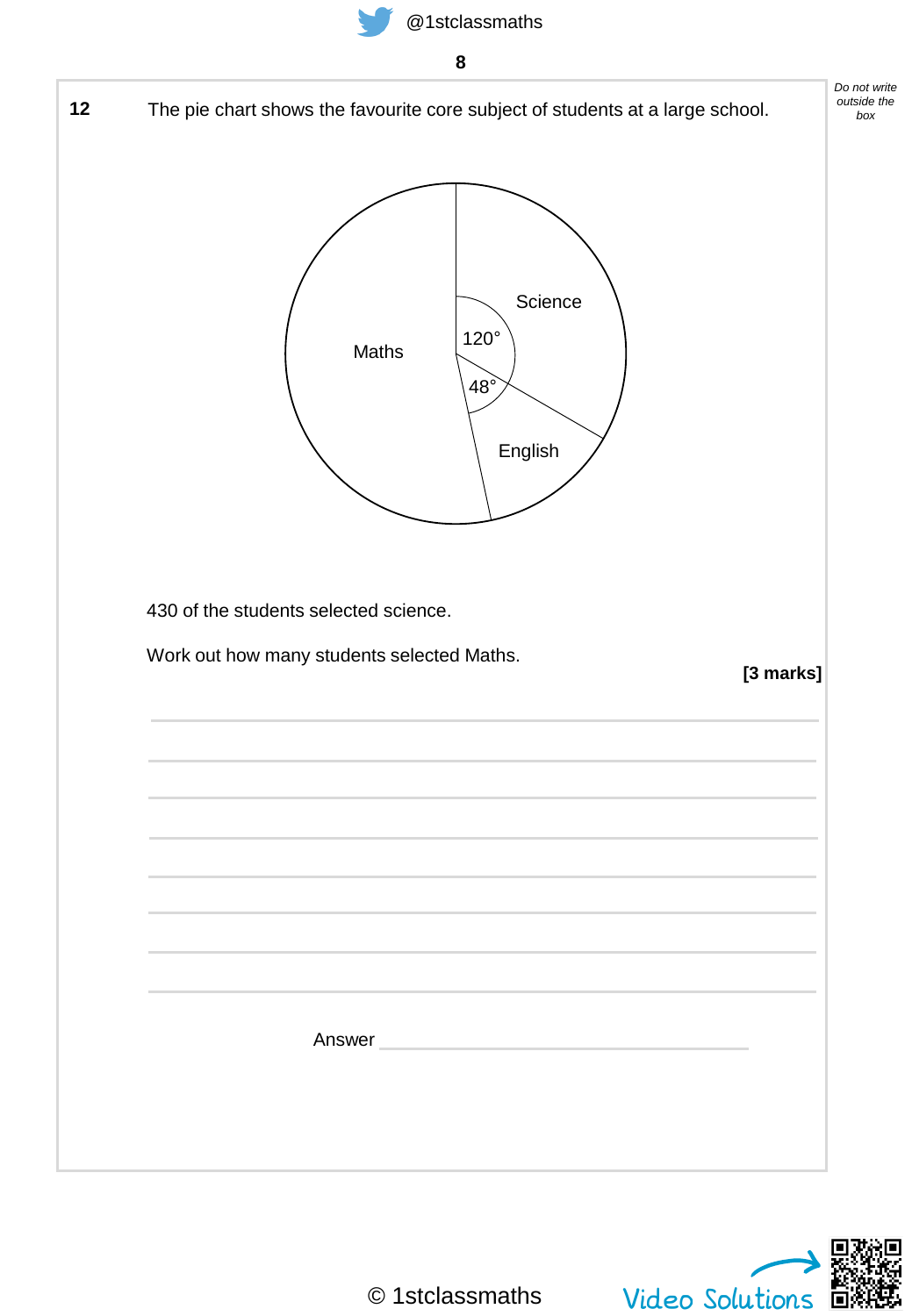

**9**

| Do not write<br>outside the<br>box                                                                               |
|------------------------------------------------------------------------------------------------------------------|
|                                                                                                                  |
|                                                                                                                  |
|                                                                                                                  |
|                                                                                                                  |
|                                                                                                                  |
| [3 marks]                                                                                                        |
|                                                                                                                  |
|                                                                                                                  |
|                                                                                                                  |
|                                                                                                                  |
| and the control of the control of the control of the control of the control of the control of the control of the |
|                                                                                                                  |
|                                                                                                                  |
|                                                                                                                  |
|                                                                                                                  |
|                                                                                                                  |
|                                                                                                                  |
|                                                                                                                  |
|                                                                                                                  |
|                                                                                                                  |
|                                                                                                                  |
|                                                                                                                  |
|                                                                                                                  |
|                                                                                                                  |
|                                                                                                                  |
|                                                                                                                  |
|                                                                                                                  |
|                                                                                                                  |
|                                                                                                                  |
|                                                                                                                  |
|                                                                                                                  |
|                                                                                                                  |
|                                                                                                                  |
|                                                                                                                  |
| $\overline{6}$                                                                                                   |
|                                                                                                                  |

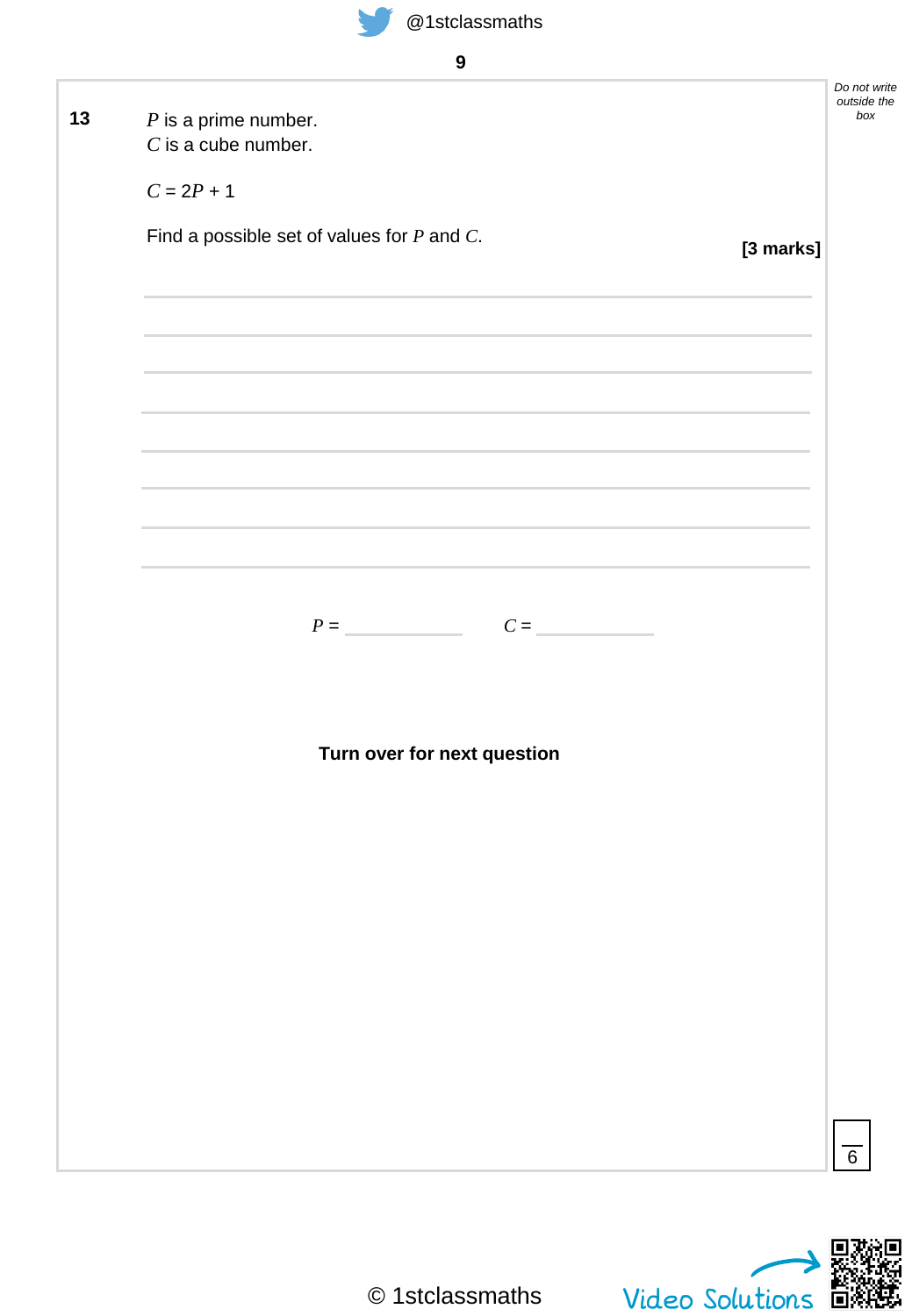

## **10**

| Machine A can produce a can every 2 seconds.                                                                   |           |
|----------------------------------------------------------------------------------------------------------------|-----------|
| Machine B can produce a can every 1.2 seconds.                                                                 |           |
| A company needs to produce 2480 cans.                                                                          |           |
| Both machines on turned on together at 1pm and they start producing cans.                                      |           |
| At 1:25pm Machine B is turned off due to overheating.<br>Machine A continues producing the cans.               |           |
| At what time will the required number of cans be produced?                                                     | [4 marks] |
|                                                                                                                |           |
|                                                                                                                |           |
|                                                                                                                |           |
|                                                                                                                |           |
|                                                                                                                |           |
|                                                                                                                |           |
|                                                                                                                |           |
|                                                                                                                |           |
|                                                                                                                |           |
|                                                                                                                |           |
|                                                                                                                |           |
| Answer and the contract of the contract of the contract of the contract of the contract of the contract of the |           |
|                                                                                                                |           |
|                                                                                                                |           |
|                                                                                                                |           |
|                                                                                                                |           |
|                                                                                                                |           |
|                                                                                                                |           |

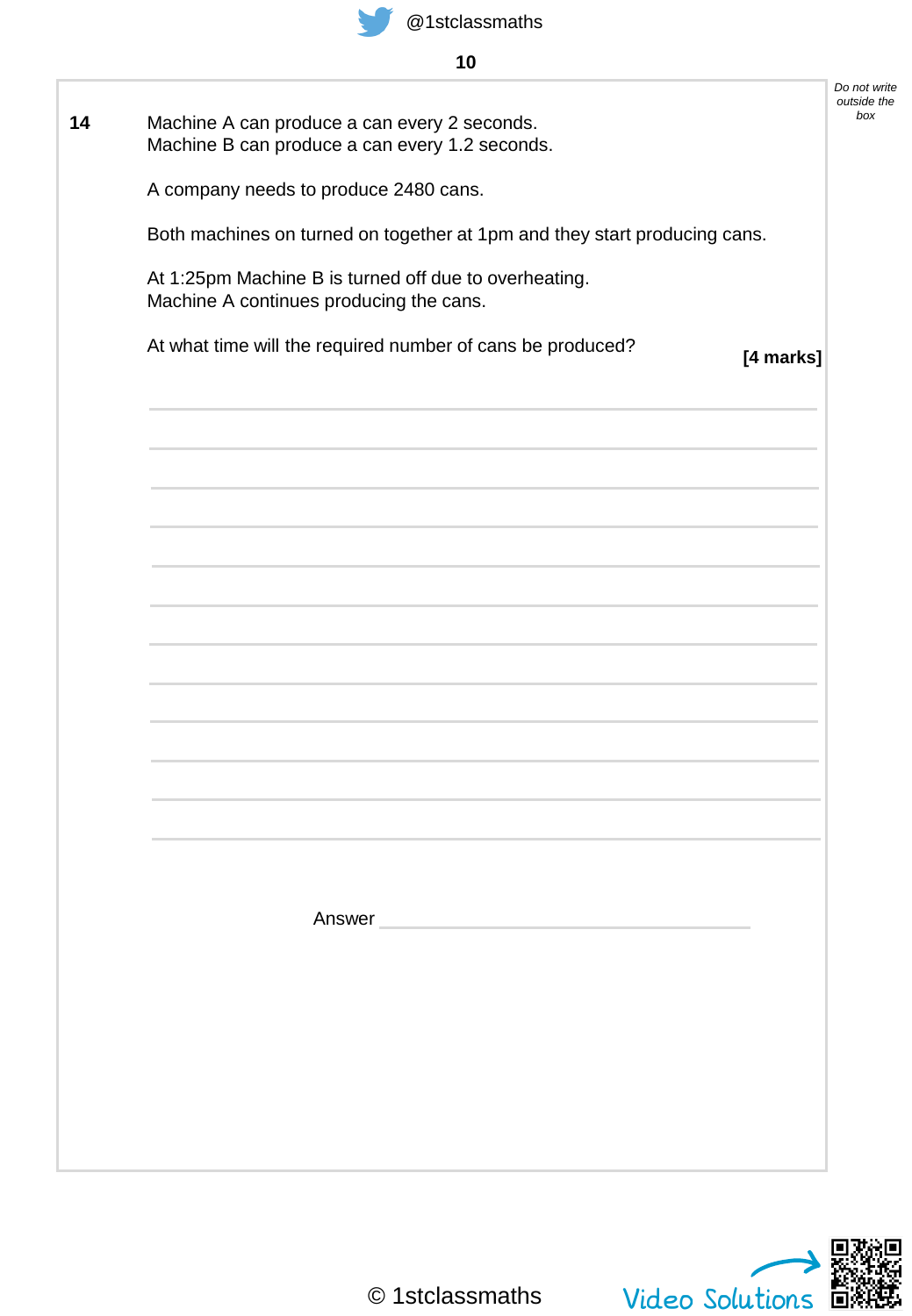

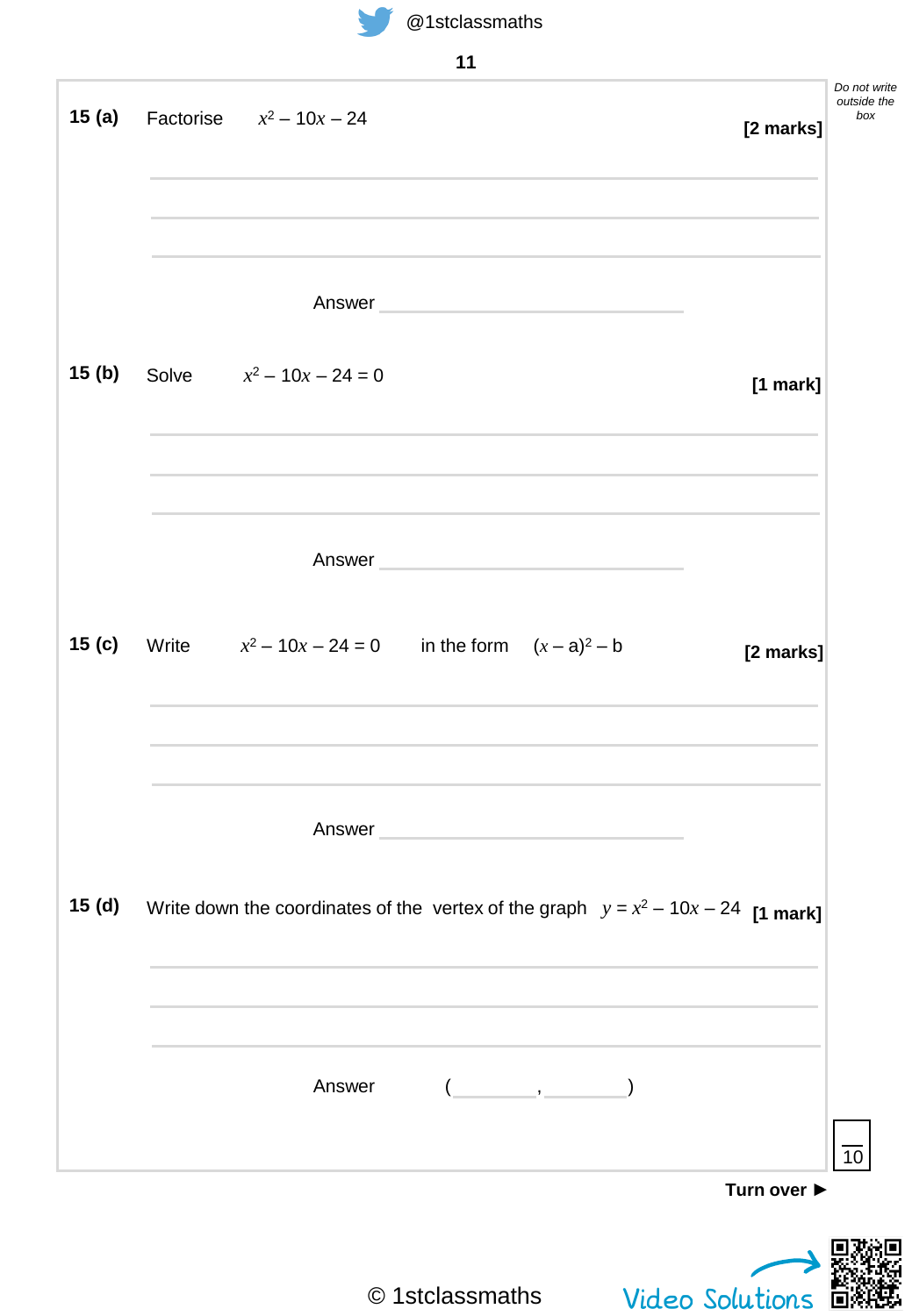| 16 | Bobbie is painting her room.                                                    |                  |                                         |        |            | Do not write<br>outside the<br>box |  |
|----|---------------------------------------------------------------------------------|------------------|-----------------------------------------|--------|------------|------------------------------------|--|
|    | Her paint is made by mixing yellow, blue and white paint in the ratio 3 : 7 : 2 |                  |                                         |        |            |                                    |  |
|    | Bobbie has                                                                      |                  |                                         |        |            |                                    |  |
|    | 8 litres of yellow paint<br>18 litres of blue paint<br>5 litres of white paint  |                  |                                         |        |            |                                    |  |
|    | Calculate the maximum amount of paint that Bobbie can make.                     |                  |                                         |        |            |                                    |  |
|    | Give your answer in litres.                                                     |                  | [3 marks]                               |        |            |                                    |  |
|    |                                                                                 |                  |                                         |        |            |                                    |  |
|    |                                                                                 |                  |                                         |        |            |                                    |  |
|    |                                                                                 |                  |                                         |        |            |                                    |  |
|    |                                                                                 |                  |                                         |        |            |                                    |  |
|    |                                                                                 |                  |                                         |        |            |                                    |  |
|    |                                                                                 |                  |                                         |        |            |                                    |  |
|    | Answer                                                                          |                  | <u> 1980 - Johann Barbara, martxa a</u> | litres |            |                                    |  |
| 17 | A graph has the equation                                                        | $x^2 + y^2 = 10$ |                                         |        |            |                                    |  |
|    | Circle the radius of the circle.                                                |                  |                                         |        | $[1$ mark] |                                    |  |
|    |                                                                                 |                  |                                         |        |            |                                    |  |
|    | $\mathbf 5$                                                                     | $\sqrt{5}$       | $\sqrt{10}$                             | 100    |            |                                    |  |
|    |                                                                                 |                  |                                         |        |            |                                    |  |
|    |                                                                                 |                  |                                         |        |            |                                    |  |
|    |                                                                                 |                  |                                         |        |            |                                    |  |

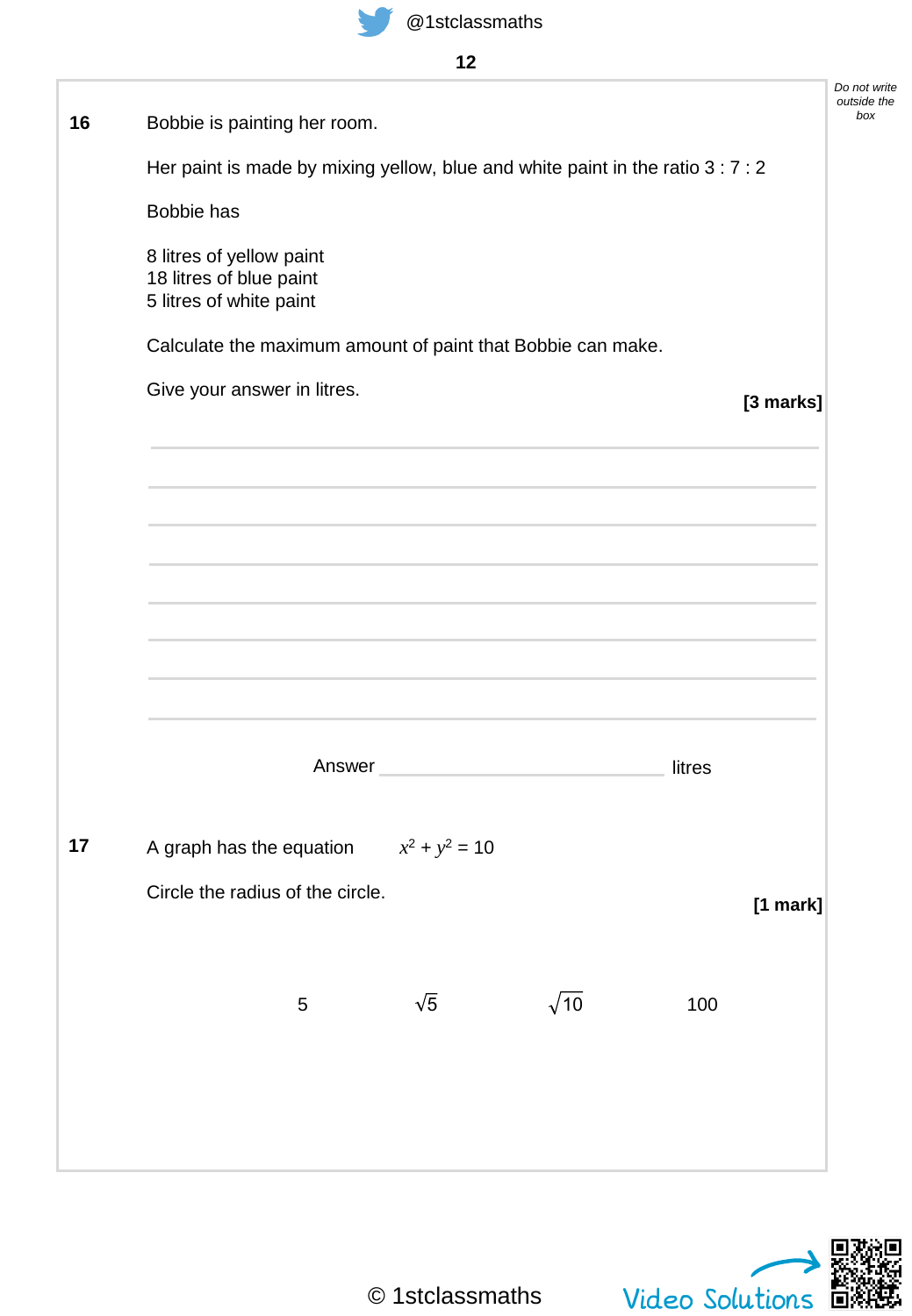

*Do not write outside the box* **13 Turn over ►** 10 **18 (a)** Show that the lines  $y = \frac{2}{5}x + 6$  and  $4y + 6x = 5$  are perpendicular. Do **not** use a graphical method. **[4 marks]** 3 **(a)**  $Another line has the equation$ The point (36, 15) is on the line. Find the value of *c* **[2 marks]** 3 4 Answer **(b)**

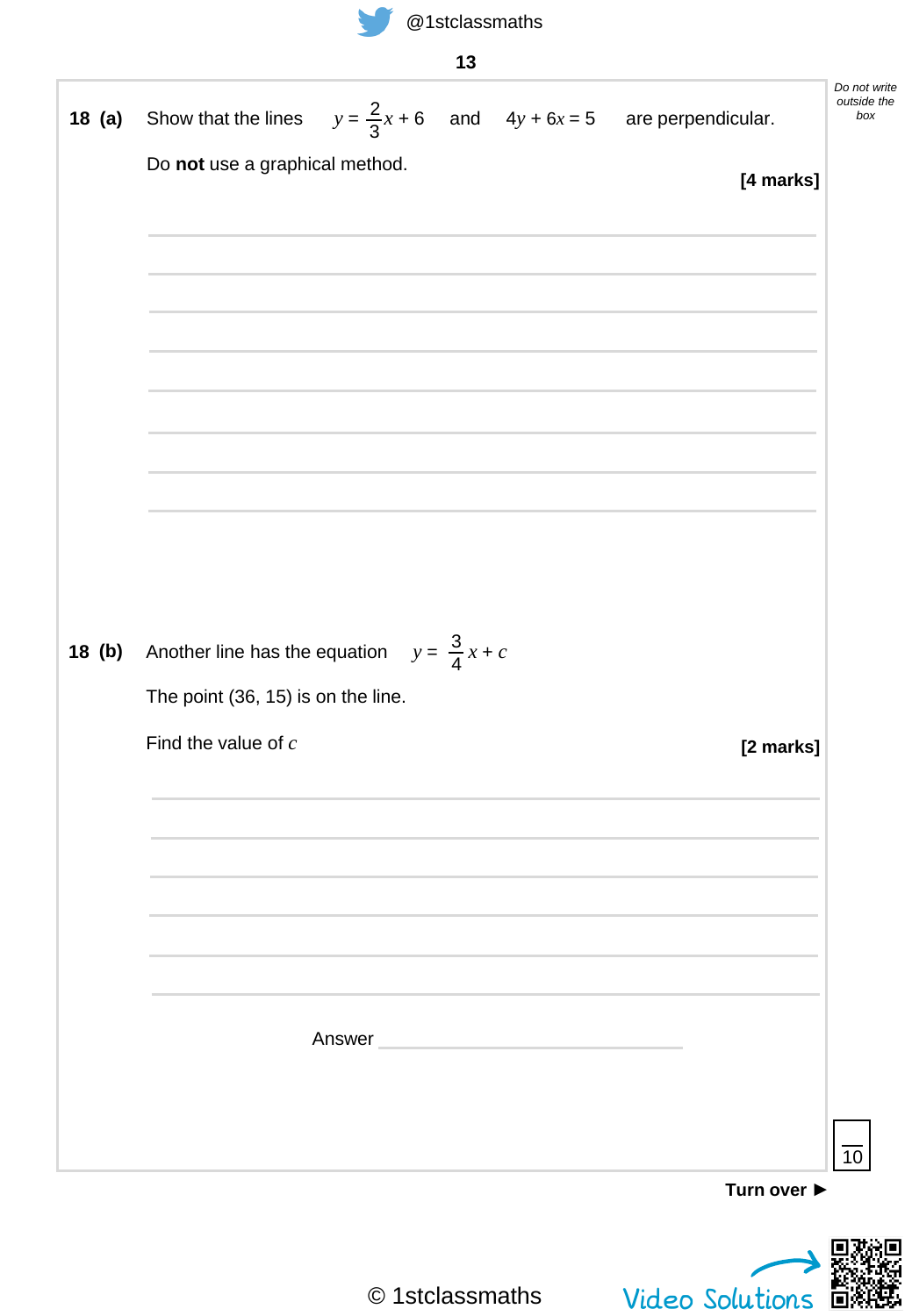



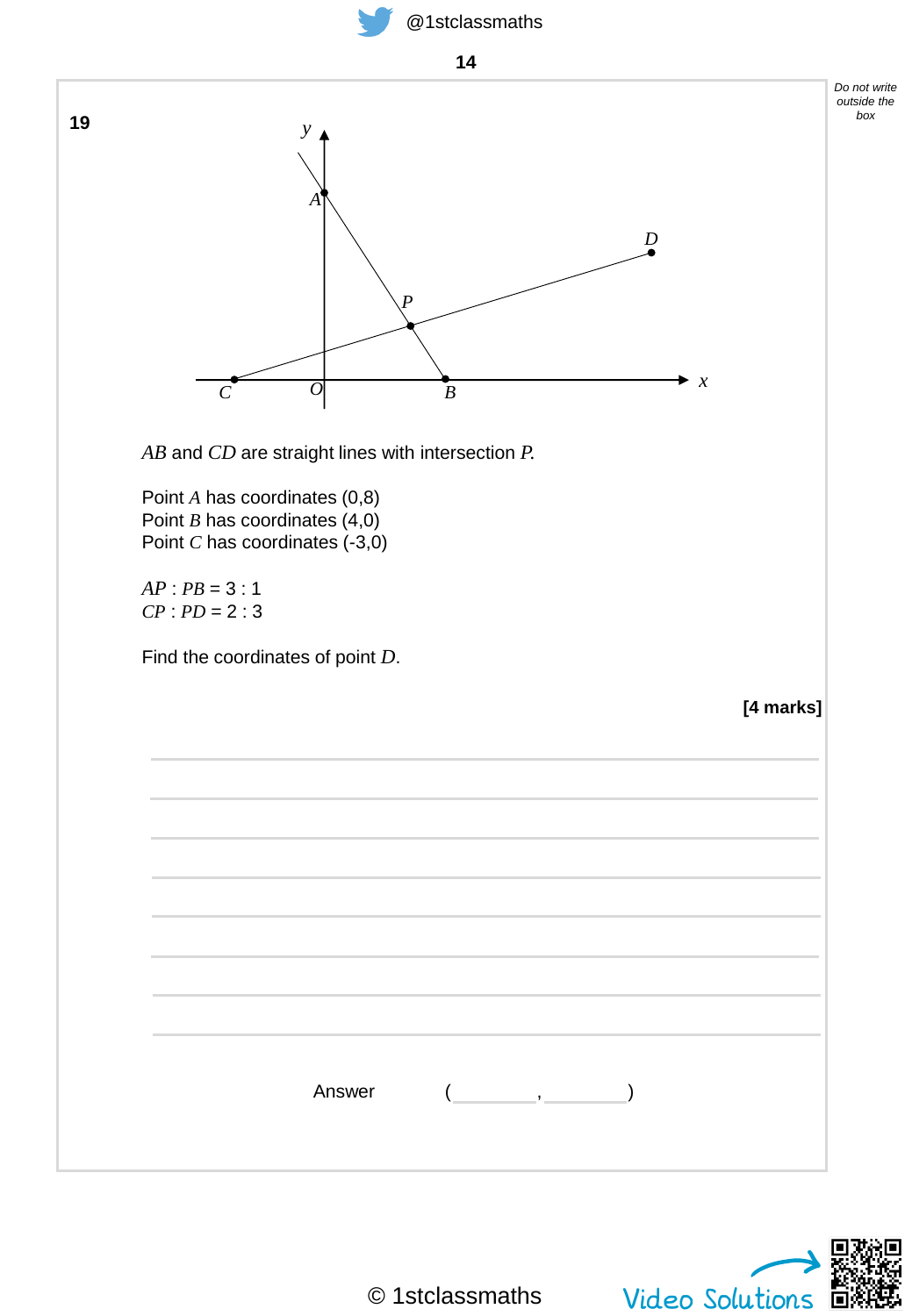**15**

A lake contains 400 fish. **20**

Tomas sampled 25 fish from the lake and measured their lengths.

The results are shown in the table below.

| Length, $L$ , (cm) | Frequency |  |
|--------------------|-----------|--|
| $0 < L \le 10$     | 8         |  |
| $10 < L \le 20$    | 11        |  |
| $20 < L \leq 30$   | ิค        |  |

Use the information to estimate how many of the fish in the **lake** are less than 25cm in length. **[3 marks]**

**Turn over ►** 8 Answer **[1 mark] 21** *N* is multiplied by  $\frac{15}{15}$ Tick the correct statement. 12 *N* has been increased by 1.25% *N* has been increased by 2.5% *N* has been increased by 25% *N* has been increased by 125%



*Do not write outside the box*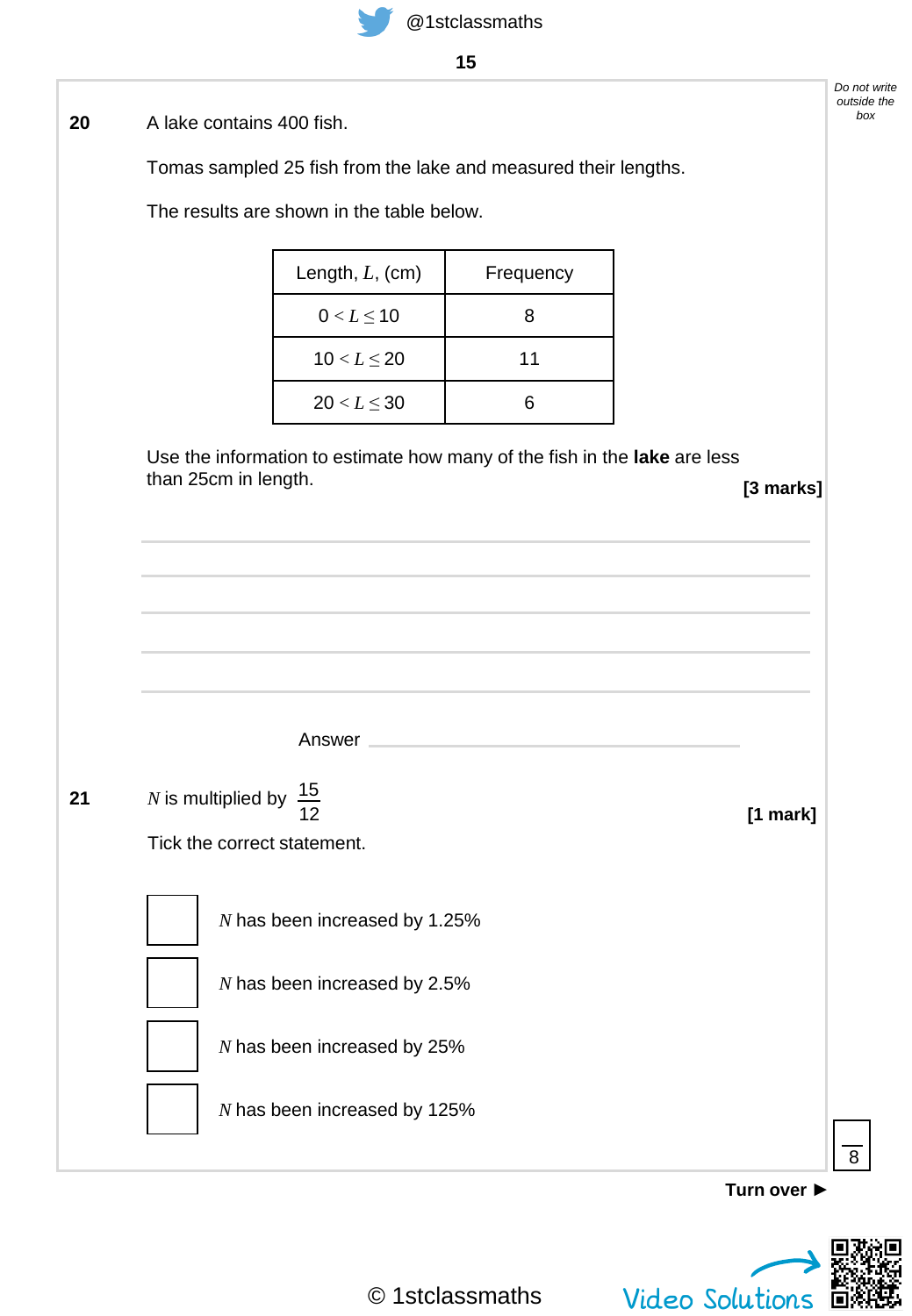



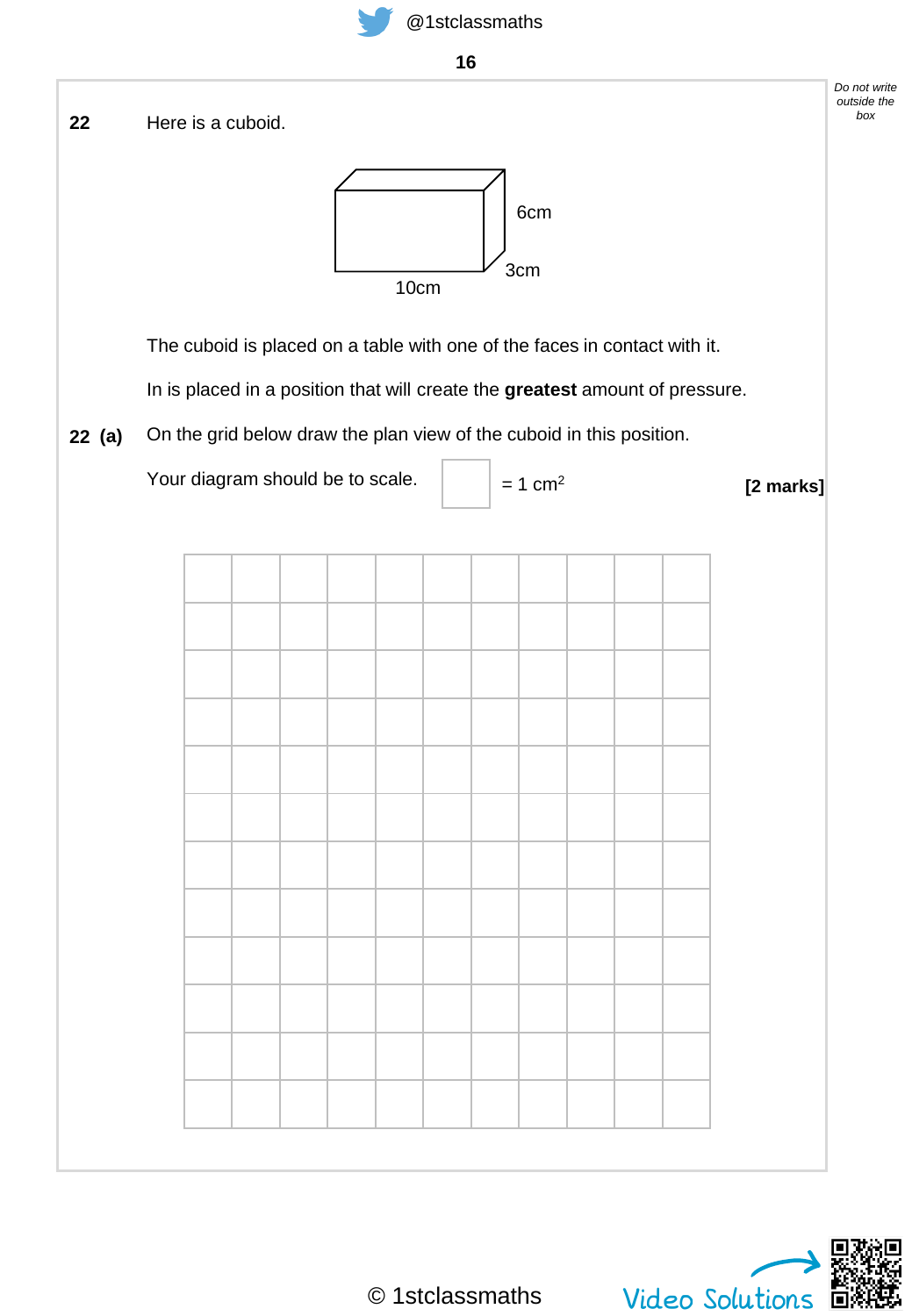|--|

| 22 (b) | The cuboid exerts a force of 9 Newtons (N) onto the table.                                                       |                   | Do not write<br>outside the<br>box |
|--------|------------------------------------------------------------------------------------------------------------------|-------------------|------------------------------------|
|        | Work out the pressure maximum pressure the cuboid can exert.                                                     |                   |                                    |
|        | Give your answer in N/cm <sup>2</sup>                                                                            | [2 marks]         |                                    |
|        |                                                                                                                  |                   |                                    |
|        |                                                                                                                  |                   |                                    |
|        | and the control of the control of the control of the control of the control of the control of the control of the |                   |                                    |
|        | and the control of the control of the control of the control of the control of the control of the control of the |                   |                                    |
|        |                                                                                                                  |                   |                                    |
|        |                                                                                                                  |                   |                                    |
|        | Answer and the contract of the contract of the contract of the contract of the contract of the contract of the   | N/cm <sup>2</sup> |                                    |
|        |                                                                                                                  |                   |                                    |
|        |                                                                                                                  |                   |                                    |
|        |                                                                                                                  |                   |                                    |
|        |                                                                                                                  |                   |                                    |
|        |                                                                                                                  |                   |                                    |
|        | Turn over for next question                                                                                      |                   |                                    |
|        |                                                                                                                  |                   |                                    |
|        |                                                                                                                  |                   |                                    |
|        |                                                                                                                  |                   |                                    |
|        |                                                                                                                  |                   |                                    |
|        |                                                                                                                  |                   |                                    |
|        |                                                                                                                  |                   |                                    |
|        |                                                                                                                  |                   |                                    |
|        |                                                                                                                  |                   |                                    |
|        |                                                                                                                  |                   |                                    |
|        |                                                                                                                  | Turn over ▶       |                                    |
|        |                                                                                                                  |                   |                                    |



D教員<br>Wideo Solutions<br>Video Solutions 回線説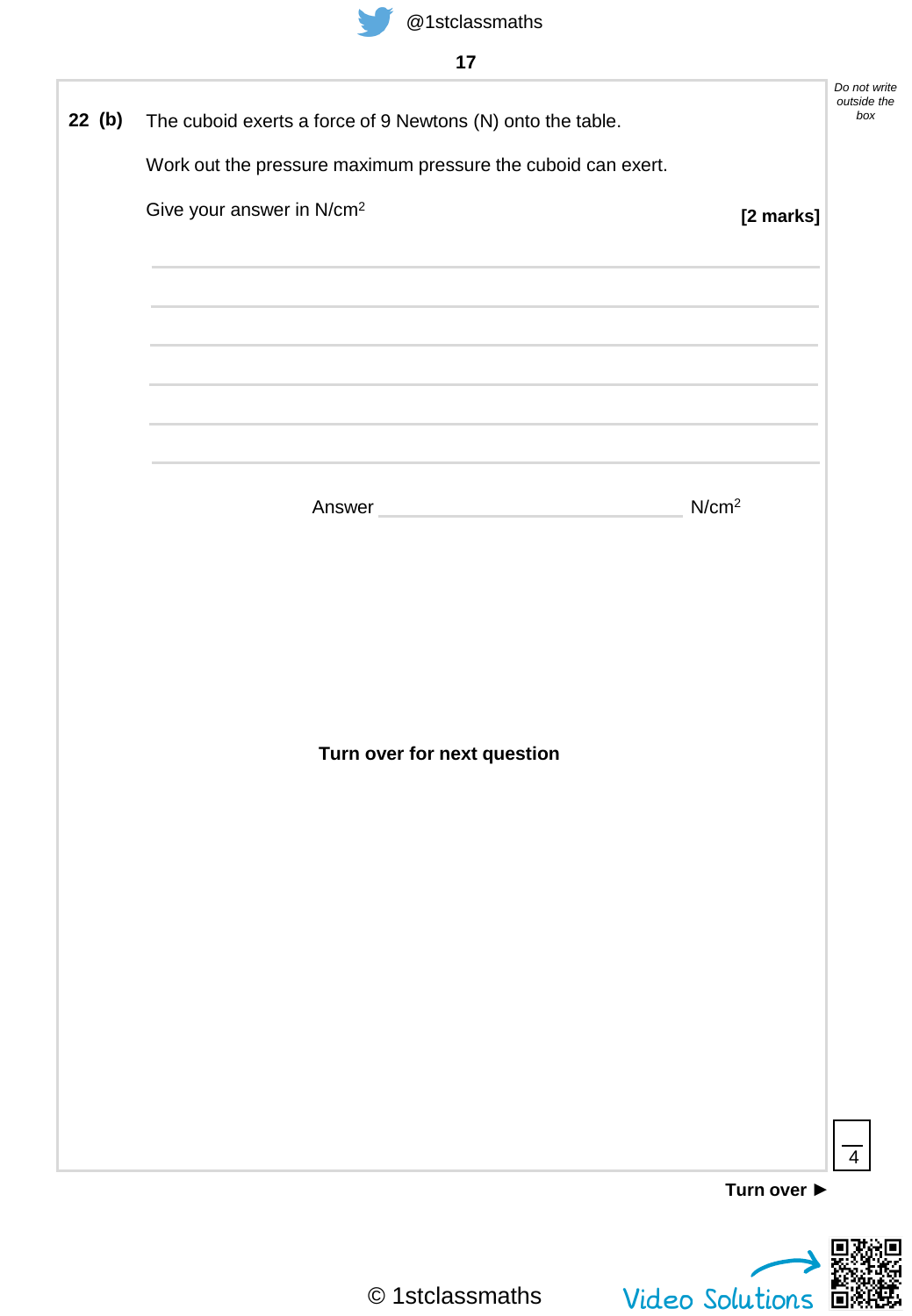

**18**

| $f(x) = \frac{x + 2}{3x}$<br>[3 marks]<br>Work out $f^{-1}(x)$<br><u> 1989 - An Dùbhlachd ann an Dùbhlachd ann an Dùbhlachd ann an Dùbhlachd ann an Dùbhlachd ann an Dùbhlachd ann </u><br>the control of the control of the control of the control of the control of the control of the control of the control of the control of the control of the control of the control of the control of the control of the control<br>a sa mga bagayan ng mga bagayang ng mga bagayang ng mga bagayang ng mga bagayang ng mga bagong ng mga bagong n<br>and the control of the control of the control of the control of the control of the control of the control of the<br>Answer and the contract of the contract of the contract of the contract of the contract of the contract of the<br>Two towns are connected by one road of length 330 miles (to 2 significant figures)<br>A car travels between the two towns taking 6 hours (to the nearest hour).<br>The speed limit of the road is 60mph. |                                                                                 |  |
|----------------------------------------------------------------------------------------------------------------------------------------------------------------------------------------------------------------------------------------------------------------------------------------------------------------------------------------------------------------------------------------------------------------------------------------------------------------------------------------------------------------------------------------------------------------------------------------------------------------------------------------------------------------------------------------------------------------------------------------------------------------------------------------------------------------------------------------------------------------------------------------------------------------------------------------------------------------------------------------------|---------------------------------------------------------------------------------|--|
|                                                                                                                                                                                                                                                                                                                                                                                                                                                                                                                                                                                                                                                                                                                                                                                                                                                                                                                                                                                              |                                                                                 |  |
|                                                                                                                                                                                                                                                                                                                                                                                                                                                                                                                                                                                                                                                                                                                                                                                                                                                                                                                                                                                              |                                                                                 |  |
|                                                                                                                                                                                                                                                                                                                                                                                                                                                                                                                                                                                                                                                                                                                                                                                                                                                                                                                                                                                              |                                                                                 |  |
|                                                                                                                                                                                                                                                                                                                                                                                                                                                                                                                                                                                                                                                                                                                                                                                                                                                                                                                                                                                              |                                                                                 |  |
|                                                                                                                                                                                                                                                                                                                                                                                                                                                                                                                                                                                                                                                                                                                                                                                                                                                                                                                                                                                              |                                                                                 |  |
|                                                                                                                                                                                                                                                                                                                                                                                                                                                                                                                                                                                                                                                                                                                                                                                                                                                                                                                                                                                              |                                                                                 |  |
|                                                                                                                                                                                                                                                                                                                                                                                                                                                                                                                                                                                                                                                                                                                                                                                                                                                                                                                                                                                              |                                                                                 |  |
|                                                                                                                                                                                                                                                                                                                                                                                                                                                                                                                                                                                                                                                                                                                                                                                                                                                                                                                                                                                              |                                                                                 |  |
|                                                                                                                                                                                                                                                                                                                                                                                                                                                                                                                                                                                                                                                                                                                                                                                                                                                                                                                                                                                              |                                                                                 |  |
|                                                                                                                                                                                                                                                                                                                                                                                                                                                                                                                                                                                                                                                                                                                                                                                                                                                                                                                                                                                              |                                                                                 |  |
|                                                                                                                                                                                                                                                                                                                                                                                                                                                                                                                                                                                                                                                                                                                                                                                                                                                                                                                                                                                              |                                                                                 |  |
|                                                                                                                                                                                                                                                                                                                                                                                                                                                                                                                                                                                                                                                                                                                                                                                                                                                                                                                                                                                              | Use bounds to show that the driver may have exceeded the speed limit. [3 marks] |  |
|                                                                                                                                                                                                                                                                                                                                                                                                                                                                                                                                                                                                                                                                                                                                                                                                                                                                                                                                                                                              |                                                                                 |  |
|                                                                                                                                                                                                                                                                                                                                                                                                                                                                                                                                                                                                                                                                                                                                                                                                                                                                                                                                                                                              |                                                                                 |  |
|                                                                                                                                                                                                                                                                                                                                                                                                                                                                                                                                                                                                                                                                                                                                                                                                                                                                                                                                                                                              |                                                                                 |  |
|                                                                                                                                                                                                                                                                                                                                                                                                                                                                                                                                                                                                                                                                                                                                                                                                                                                                                                                                                                                              |                                                                                 |  |
|                                                                                                                                                                                                                                                                                                                                                                                                                                                                                                                                                                                                                                                                                                                                                                                                                                                                                                                                                                                              |                                                                                 |  |

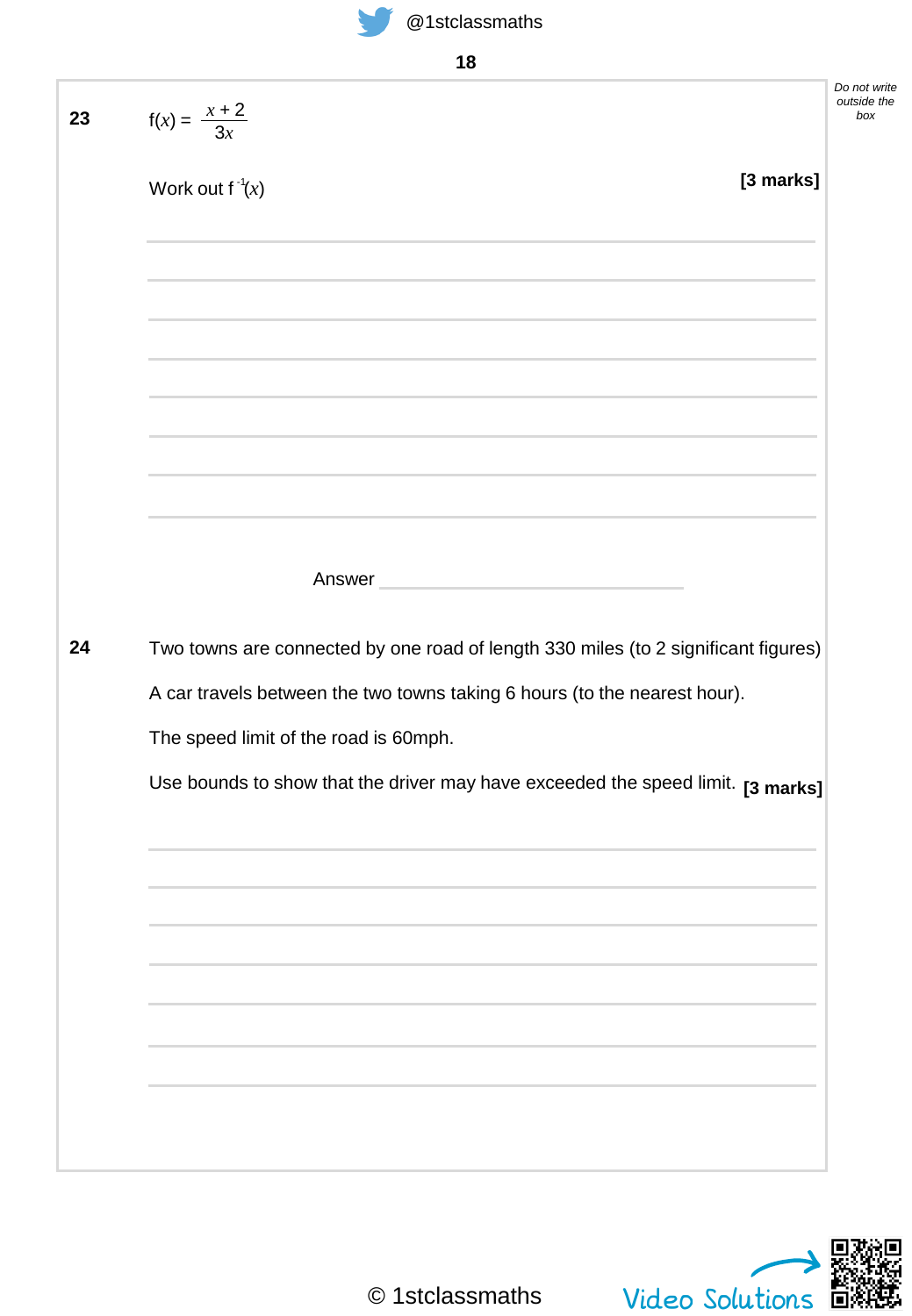

**19**



|                                                                                                     |             | Do not write<br>outside the<br>box |
|-----------------------------------------------------------------------------------------------------|-------------|------------------------------------|
| Volume of a sphere = $\frac{4}{3}\pi r^3$ where r is the radius.                                    |             |                                    |
| Volume of a cone = $\frac{1}{3}\pi r^2 h$ where r is the radius<br>$h$ is the perpendicular height. |             |                                    |
| $\boldsymbol{h}$                                                                                    |             |                                    |
| A compound shape is made by placing a cone on top of a hemisphere.                                  |             |                                    |
| The volume of the hemisphere is 2000cm <sup>3</sup>                                                 |             |                                    |
| The volume of the cone is 3000cm <sup>3</sup>                                                       |             |                                    |
| Calculate the total height of the compound shape.                                                   |             |                                    |
| Give your answer to 3 significant figures.                                                          | [6 marks]   |                                    |
|                                                                                                     |             |                                    |
|                                                                                                     |             |                                    |
|                                                                                                     |             |                                    |
|                                                                                                     |             |                                    |
|                                                                                                     |             |                                    |
|                                                                                                     |             |                                    |
|                                                                                                     |             |                                    |
|                                                                                                     |             |                                    |
|                                                                                                     |             |                                    |
|                                                                                                     |             |                                    |
| Answer<br>cm                                                                                        |             |                                    |
|                                                                                                     |             | 12                                 |
|                                                                                                     | Turn over ▶ |                                    |